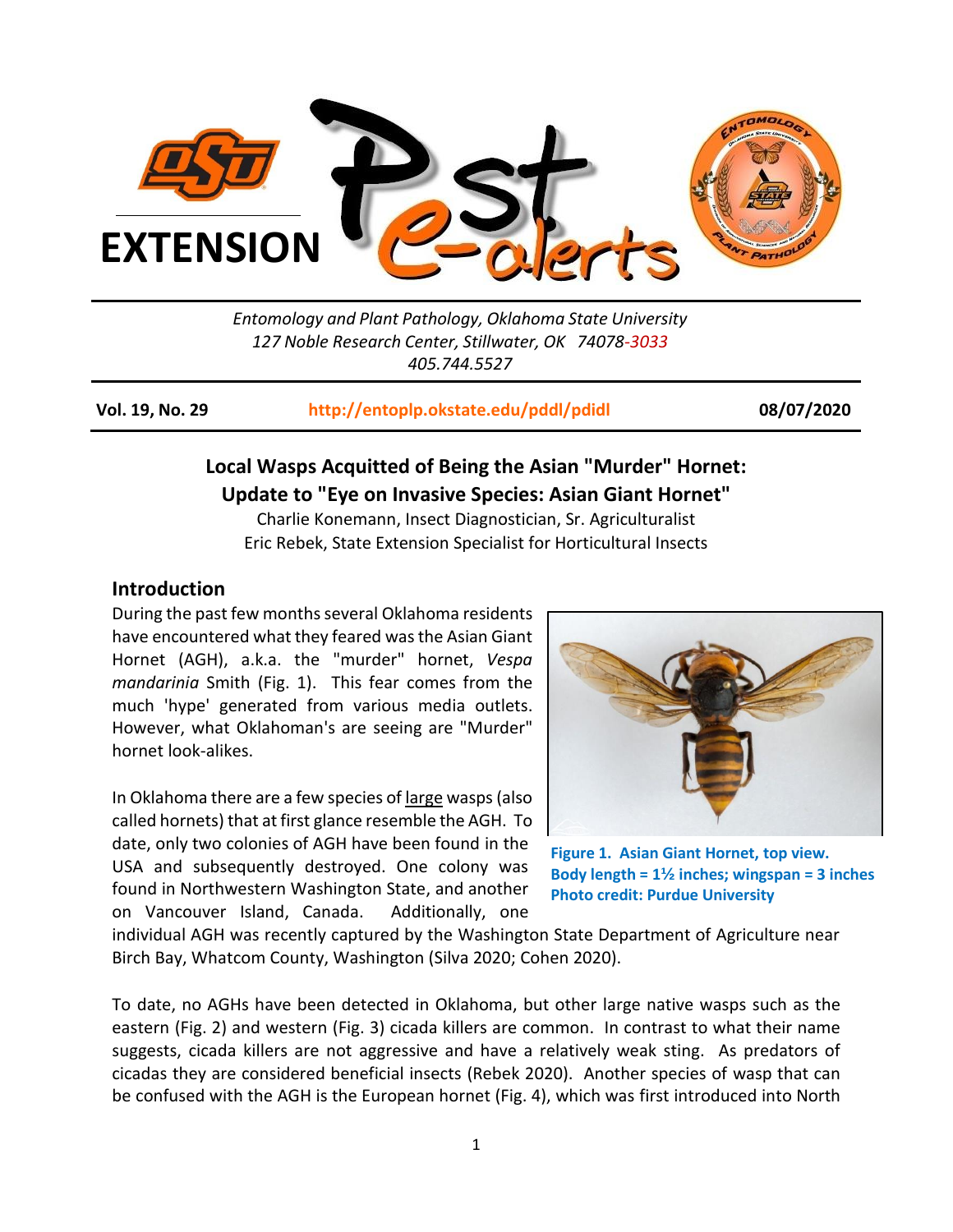America between 1840 and 1850 in New York State. The focus of this Pest e-alert is to help Oklahomans differentiate AGH from other large wasps.

## **Oklahoma look-alikes**

#### **Cicada Killers**

There are several North American wasps, bees, and wasp-like insects that can be confused with AGH. The most common and obvious look-alike is the eastern cicada killer, *Sphecius speciosus* Dahlbam (Fig. 2). These stout wasps are a fixture in Oklahoma landscapes during the heat of the summer, and females are often seen dragging cicadas along the ground to their nest entrances. Females can sting, but they are nonaggressive. You are more likely to have a close encounter with the highly territorial males, who can't sting but like to dive-bomb passersby that encounter their well-defended area (Rebek 2020).

A close relative to the eastern cicada killer that is also found in Oklahoma is the western variety, *Sphecius grandis* Say (Fig. 3). This species shares the same groundnesting behavior as the eastern cicada killer.

As their name implies, both wasps target most species of cicadas, and after paralyzing them with their sting, drag them into their in-ground burrows for their offspring to feed on. Their burrows are found in a variety of urban soil settings including flower beds, yards, and even sand traps and grassy areas next to golf greens. Both species are solitary wasps, meaning they don't live in large colonies like social wasps. However, many individual wasps may live in aggregations of burrows next to each other.

#### **European Hornet**

The European hornet, *Vespa crabro* L., is also a large insect found in the U.S. It is considered the only true hornet established in North America (Fig 4). The first documented case of this hornet in the U.S. was in New York State in 1840 (Jacobs 2010). Since then, they have spread throughout most states east of the Mississippi River, and are also found in Arkansas, Missouri, and northeastern Oklahoma.



**Figure 2. Eastern cicada killer. Photo credit: Charlie Konemann, K. C. Emerson Entomology museum**



**Figure 3. Western cicada killer. Photo credit: Charlie Konemann, K. C. Emerson Entomology Museum**



**Figure 4. European Hornet. Photo credit: Charlie Konemann, K. C. Emerson Entomology Museum**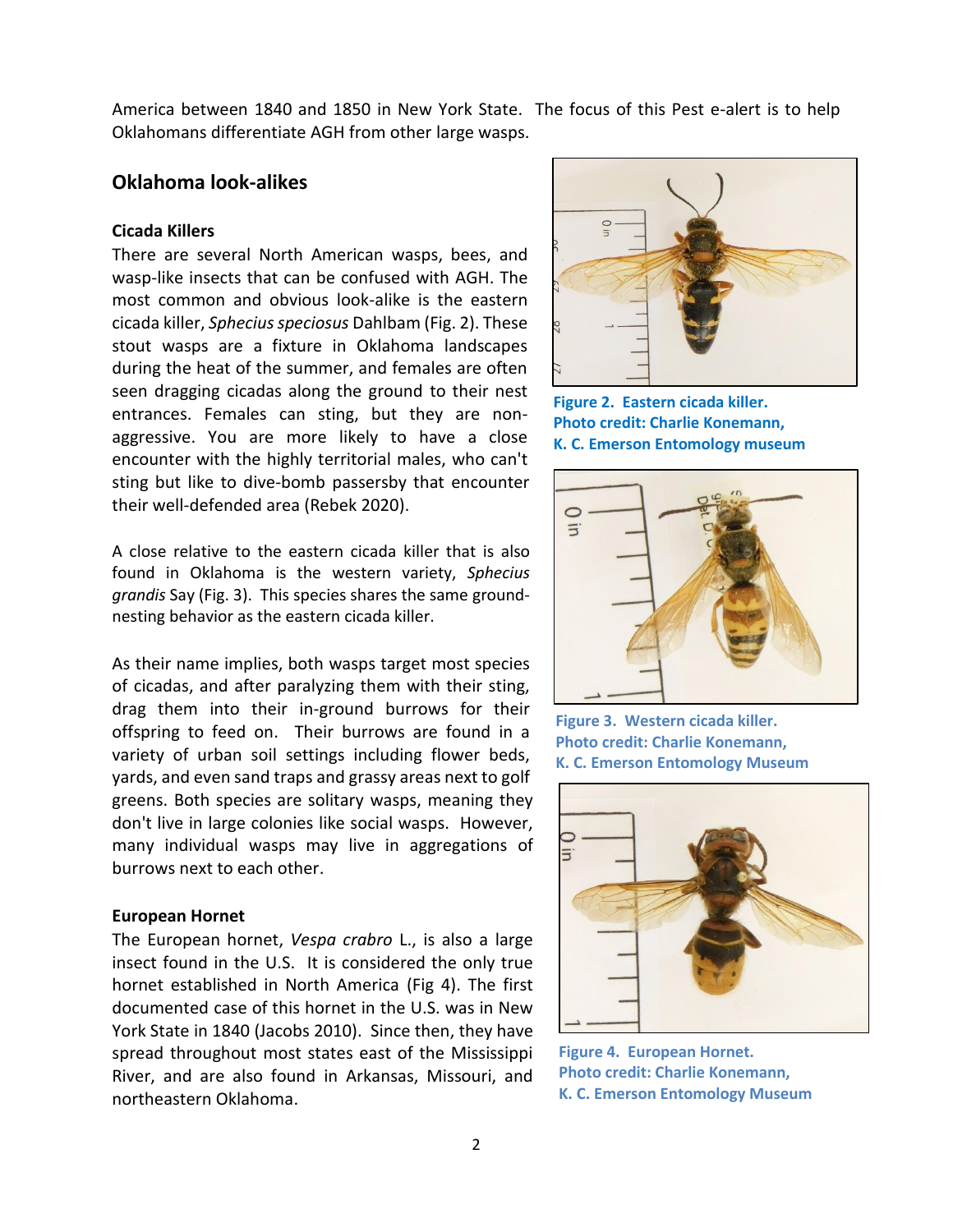European hornets are social insects that prefer woodland areas, usually building large nests in tree hollows and abandoned bee hives, but they will also nest in structure wall voids (Johnson 2016). They have been seen stripping bark from young tree limbs, which they use to build nests. Their diet consists of other arthropods, including bees and yellow jackets (Waldvogel et al. 2020).

### **Summary**

These three look-alikes are just a few of the stinging wasps that are sometimes misidentified as AGH. There are many others found in Oklahoma that can inflict painful stings. Keep in mind that AGH is not likely to become established in Oklahoma in the near future, if ever. Even if a solitary AGH worker is accidently transported into Oklahoma from the Pacific Northwest, a growing colony will not establish because workers are not fertile and cannot reproduce. Only mated queens can establish new colonies (Rebek 2020).

If anyone believes they have an image or actual specimen of Asian Giant Hornet, please notify Eric Rebek (eric.rebek@okstate.edu), or Charlie Konemann in the Plant Disease and Insect Diagnostic Lab (PDIDL), at gotbugs@okstate.edu, or charles.e.konemann@okstate.edu. A word of caution – never approach any wasp or hornet nest, especially if you know you are allergic to wasp or bee venom (Rebek 2020).

## **References**

- **Burke, Mack. 2020.** OSU professor sheds light on 'Murder Hornets'. https://news.okstate.edu/articles/communications/2020/osu\_professor\_sheds\_light\_ on murder hornets.html.
- **Cohen, Li. 2020.** Washington State officials captured their first invasive murder hornet, with less than two months until mating season. [https://www.cbsnews.com/news/murder-hornet](https://www.cbsnews.com/news/murder-hornet-has-been-captured-in-washington-now-the-state-has-less-than-two-months-to-find-and-destroy-the-rest/)[has-been-captured-in-washington-now-the-state-has-less-than-two-months-to-find](https://www.cbsnews.com/news/murder-hornet-has-been-captured-in-washington-now-the-state-has-less-than-two-months-to-find-and-destroy-the-rest/)[and-destroy-the-rest/](https://www.cbsnews.com/news/murder-hornet-has-been-captured-in-washington-now-the-state-has-less-than-two-months-to-find-and-destroy-the-rest/)
- **Jacobs, Steve. 2010.** European Hornet. Extension fact sheet PH-7, Penn State University, College of Agricultural Sciences.
- **Johnson, D. 2016.** European Hornet in Kentucky. ENTFACT-600.
- **Rebek, Eric. 2020.** Eye on invasive species: Asian giant hornet. Pest e-alerts, Vol. 19, No. 19.
- **Silva, Christianna. 2020.** Scientists in Washington State Have Trapped Their 1<sup>st</sup> Murder Hornet. [https://www.npr.org/2020/08/01/898173003/researchers-in-washington-state-have](https://www.npr.org/2020/08/01/898173003/researchers-in-washington-state-have-trapped-their-first-murder-hornet)[trapped-their-first-murder-hornet](https://www.npr.org/2020/08/01/898173003/researchers-in-washington-state-have-trapped-their-first-murder-hornet)
- **Waldvogel, Michael, S. Bambara and M. Bertone. 2020.** European hornets: biting and stinging pests. NC State Extension publication. https://content.ces.ncsu.edu/european-hornets